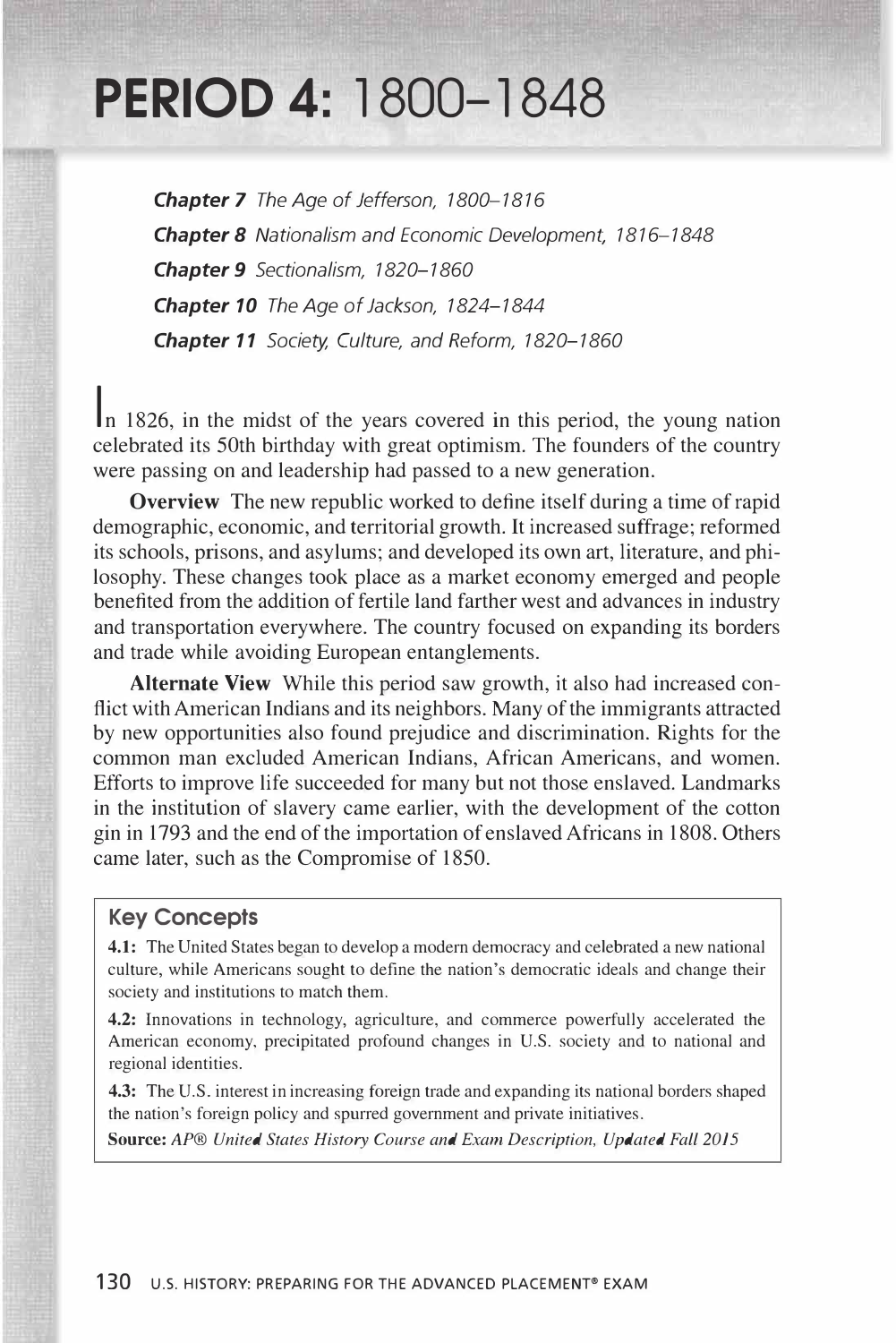

# **THE AGE OF JEFFERSON, 1800-1816**

*Let us then, fellow-citizens, unite with one heart and one mind. Let us restore to social intercourse that harmony and affection without which liberty and even life itself are but dreary things .* ... *But every difference of opinion is not a difference of principle. We have called by different names brethren of the same principle. We are all Republicans, we are all Federalists.* 

Thomas Jefferson, First Inaugural Address, 1801

In the election of 1800, there had been much animosity and bitter partisan feeling between the two national political parties. Following this Revolution of 1800, Thomas Jefferson, the new president, recognized the need for a smooth and peaceful transition of power from the Federalists to the Democratic-Republicans. That is why, in his inaugural address of 1801, Jefferson stressed the popular acceptance of the basic principles of constitutional government when he stated: "We are all Republicans, we are all Federalists."

By 1816, Jefferson's call for unity seems to have been realized. The Federalists had nearly disappeared, but the Democratic-Republicans had adopted many of their positions. Under Jefferson and his close friend James Madison, the nation experienced peaceful political change, expanded territorially, survived another war, and strengthened its democratic and nationalistic spirit. It was thriving, even as it faced significant problems—including slavery, the treatment of American Indians, and loyalty to local interests.

## **Jefferson's Presidency**

During his first term, Jefferson attempted to win the allegiance and trust of Federalist opponents by maintaining the national bank and debt-repayment plan of Hamilton. In foreign policy, he carried on the neutrality policies of Washington and Adams. At the same time, Jefferson retained the loyalty of Democratic-Republican supporters by adhering to his party's guiding principle of limited central government. He reduced the size of the military, eliminated a number of federal jobs, repealed the excise taxes—including those on whiskey— and lowered the national debt. Only Republicans were named to his cabinet, as he sought to avoid the internal divisions that distracted Washington.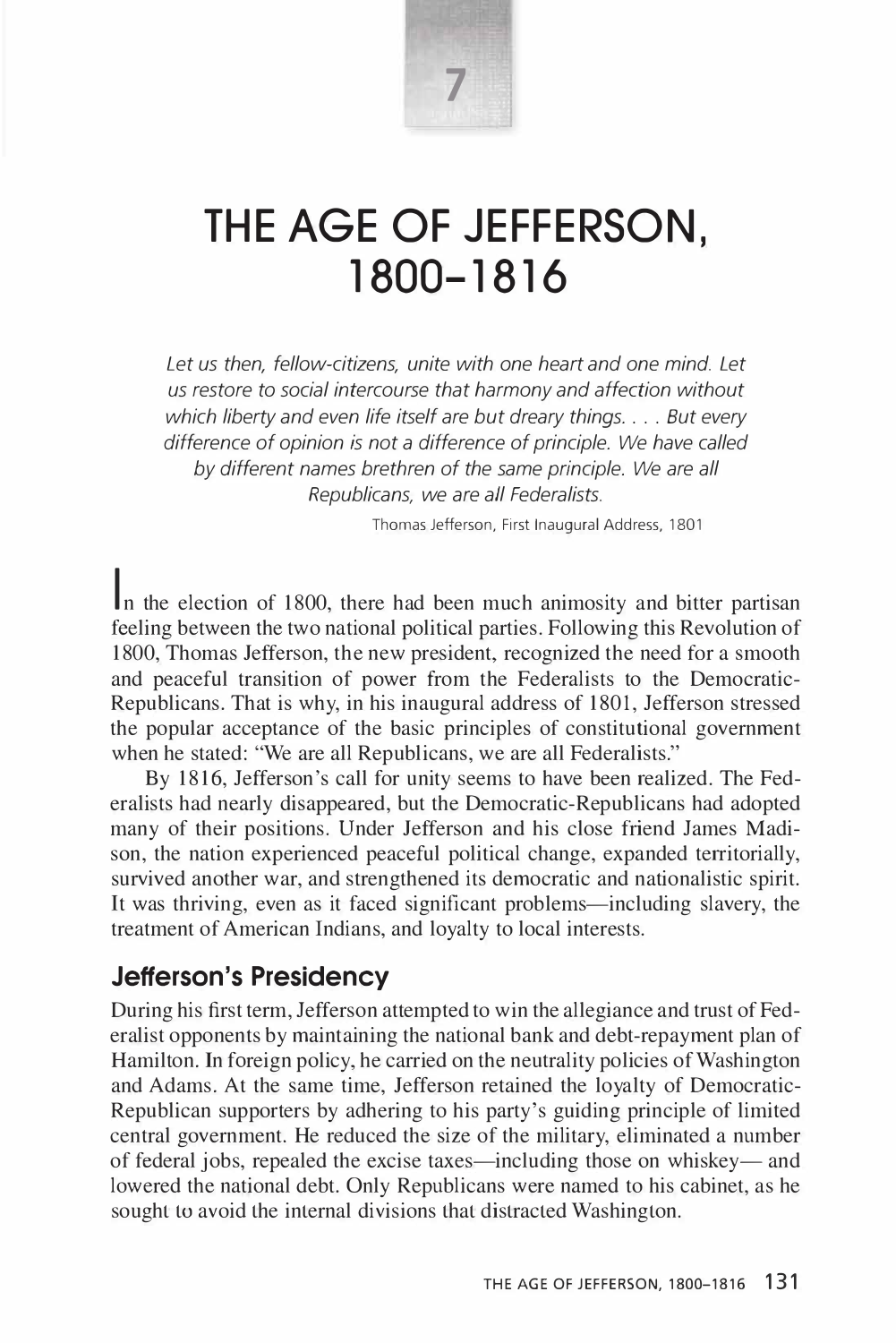Compared to Adams' troubled administration, Jefferson's first four years in office were relatively free of discord. The single most important achievement of these years was the acquisition by purchase of vast western lands known as the Louisiana Territory.

#### *The Louisiana Purchase*

The Louisiana Territory encompassed a large and largely unexplored tract of western land through which the Mississippi and Missouri rivers flowed. At the mouth of the Mississippi lay the territory's most valuable property in terms of commerce-the port of New Orleans. For many years, Louisiana and New Orleans had been claimed by Spain. But in 1800, the French military and political leader Napoleon Bonaparte secretly forced Spain to give the Louisiana Territory back to its former owner, France. Napoleon hoped to restore the French empire in the Americas. By 1803, however, Napoleon had lost interest in this plan for two reasons: (1) he needed to concentrate French resources on fighting England and (2) a rebellion led by Toussaint l'Ouverture against French rule on the island of Santo Domingo had resulted in heavy French losses.

**U.S. Interest in the Mississippi River** During Jefferson's presidency, the western frontier extended beyond Ohio and Kentucky into the Indiana Territory. Settlers in this region depended for their economic existence on transporting goods on rivers that flowed westward into the Mississippi and southward as far as New Orleans. They were greatly alarmed therefore when in 1802 Spanish officials, who were still in charge of New Orleans, closed the port to Americans. They revoked the *right of deposit* granted in the Pinckney Treaty of 1795, which had allowed American farmers tax-free use of the port. People on the frontier clamored for government action. In addition to being concerned about the economic impact of the closing of New Orleans, President Jefferson was troubled by its consequences on foreign policy. He feared that, so long as a foreign power controlled the river at New Orleans, the United States risked entanglement in European affairs.

**Negotiations** Jefferson sent ministers to France with instructions to offer up to \$10 million for both New Orleans and a strip of land extending from that port eastward to Florida. If the American ministers failed in their negotiations with the French, they were instructed to begin discussions with Britain for a U.S.-British alliance. Napoleon's ministers, seeking funds for a war against Britain, offered to sell not only New Orleans but also the entire Louisiana Territory for \$15 million. The surprised American ministers quickly went beyond their instructions and accepted.

**Constitutional Predicament** Jefferson and most Americans strongly approved of the Louisiana Purchase. Nevertheless, a constitutional problem troubled the president. Jefferson was committed to a strict interpretation of the Constitution and rejected Hamilton's argument that certain powers were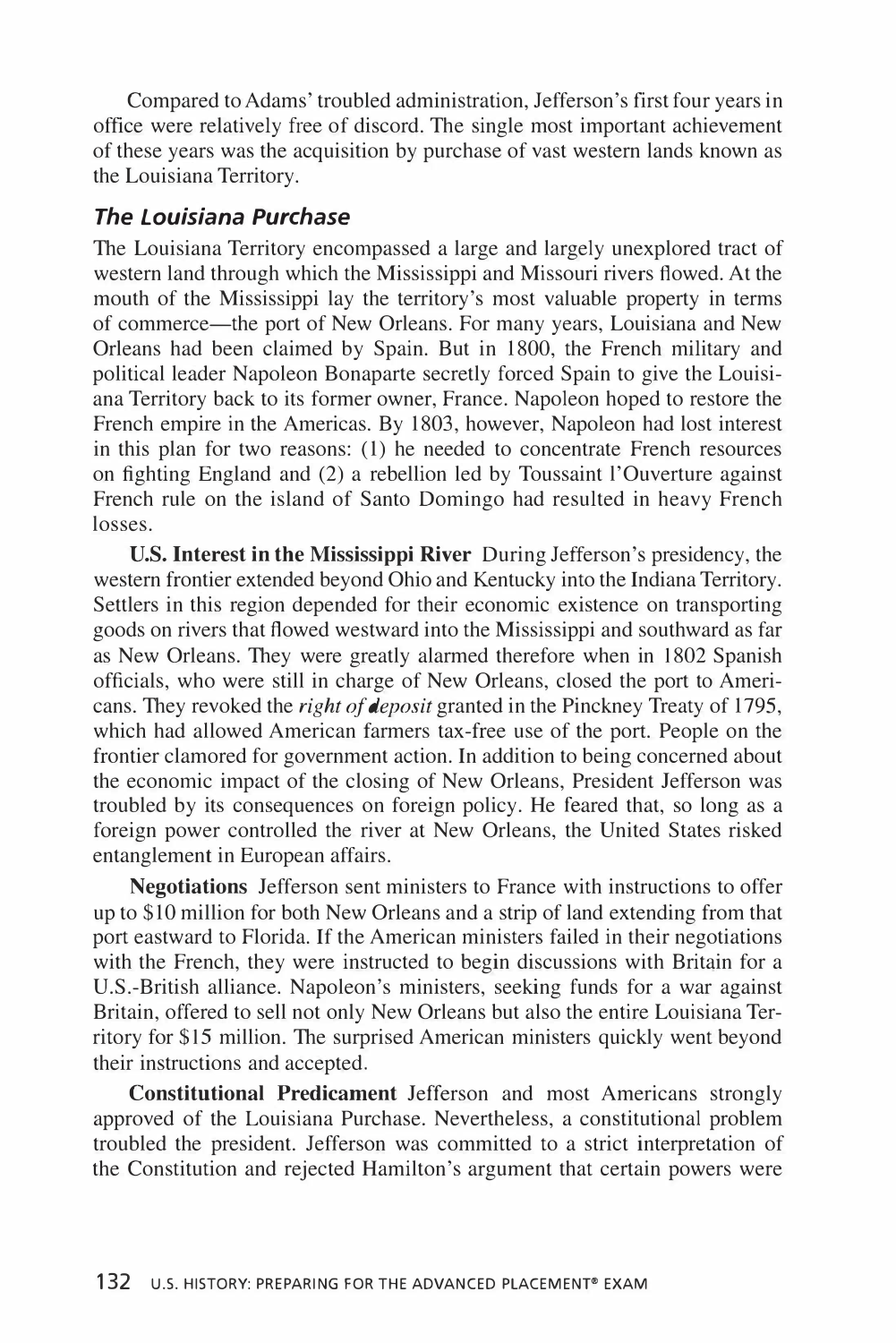implied. No clause in the Constitution explicitly stated that a president could purchase foreign land. In this case, Jefferson determined to set aside his idealism for the country's good. He submitted the purchase agreement to the Senate, arguing that lands could be added to the United States as an application of the president's power to make treaties. Casting aside the criticisms of Federalist senators, the Republican majority in the Senate quickly ratified the purchase.

**Consequences** The Louisiana Purchase more than doubled the size of the United States, removed a European presence from the nation's borders, and extended the western frontier to lands beyond the Mississippi. Furthermore, the acquisition of millions of acres of land strengthened Jefferson's hopes that his country's future would be based on an agrarian society of independent farmers rather than Hamilton's vision of an urban and industrial society. In political terms, the Louisiana Purchase increased Jefferson's popularity and showed the Federalists to be a weak, sectionalist (New England-based) party that could do little more than complain about Democratic-Republican policies.



THE LOUISIANA PURCHASE, 1803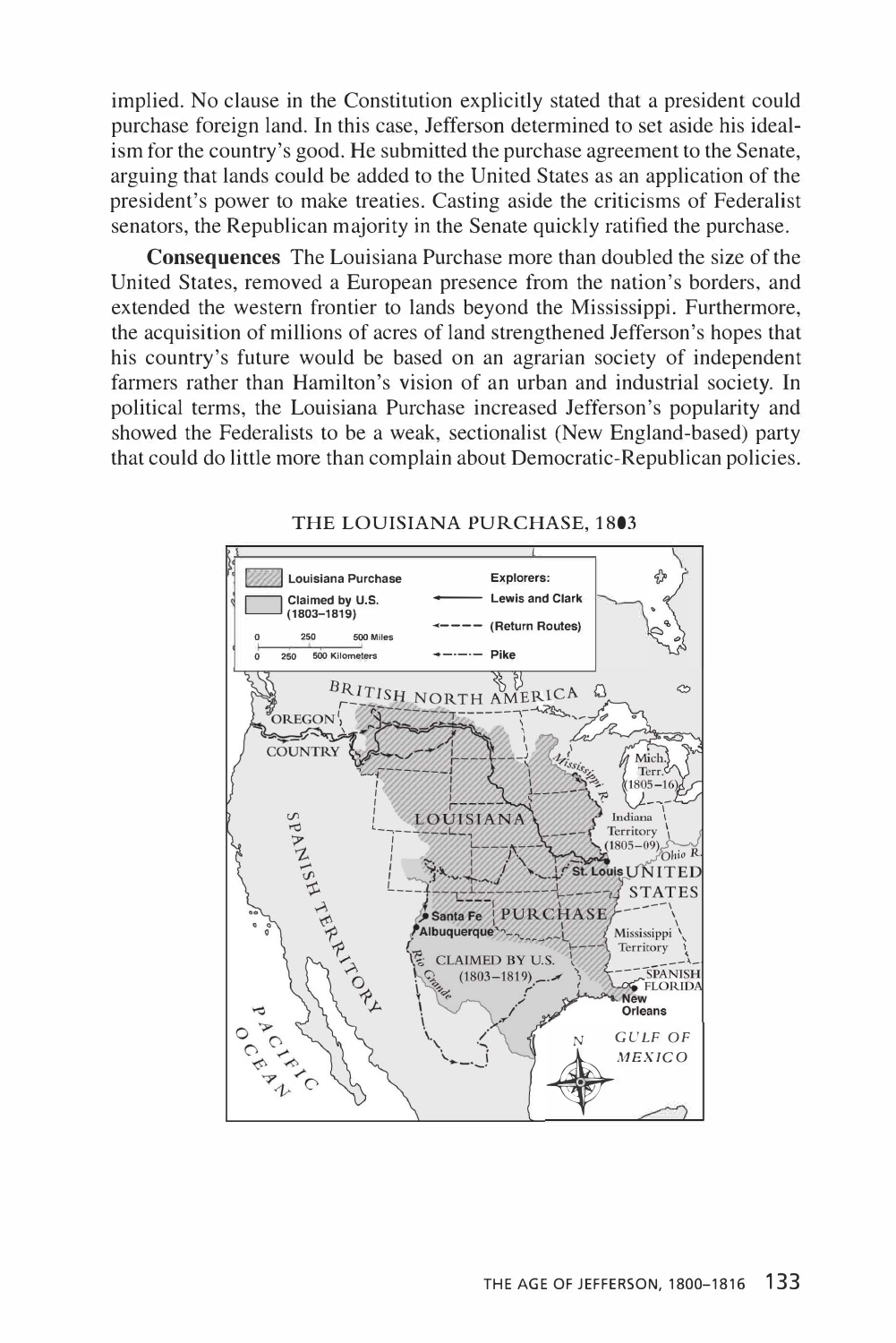Lewis and Clark Expedition Even before Louisiana was purchased, Jefferson had persuaded Congress to fund a scientific exploration of the trans-Mississippi West to be led by Captain Meriwether Lewis and Lieutenant William Clark. The Louisiana Purchase greatly increased the importance of the expedition. Lewis and Clark set out from St. Louis in 1804, crossed the Rockies, reached the Oregon coast on the Pacific Ocean, then turned back and completed the return journey in 1806. The benefits of the expedition were many: greater geographic and scientific knowledge of the region, stronger U.S. claims to the Oregon Territory, better relations with American Indians, and more accurate maps and land routes for fur trappers and future settlers.

#### *John Marshall and the Supreme Court*

After the sweeping Democratic-Republican victory of 1800, the only power remaining to the Federalists was their control of the federal courts. The Federalist appointments to the courts, previously made by Washington and Adams, were not subject to recall or removal except by impeachment. Federalist judges therefore continued in office, much to the annoyance of the Democratic-Republican president, Jefferson.

**John Marshall** Ironically, the Federalist judge who caused Jefferson the most grief was one of his own cousins from Virginia, John Marshall. Marshall had been appointed Chief Justice of the Supreme Court during the final months of John Adams' presidency. He held his post for 34 years, in which time he exerted as strong an influence on the Supreme Court as Washington had exerted on the presidency. Marshall's decisions in many landmark cases generally strengthened the central government, often at the expense of states' rights.

*Case of Marbury v. Madison (1803)* The first major case decided by Marshall put him in direct conflict with President Jefferson. Upon taking office, Jefferson wanted to block the Federalist judges appointed by his predecessor, President John Adams. He ordered Secretary of State James Madison not to deliver the commissions to those Federalists judges. One of Adams' "midnight appointments," William Marbury, sued for his commission. The case of *Marbury v. Madison* went to the Supreme Court in 1803. Marshall ruled that Marbury had a right to his commission according to the Judiciary Act passed by Congress in 1789. However, Marshall said the Judiciary Act of 1789 had given to the Court greater power than the Constitution allowed. Therefore, the law was unconstitutional, and Marbury would not receive his commission.

In effect, Marshall sacrificed what would have been a small Federalist gain (the appointment of Marbury) for a much larger, long-term judicial victory. By ruling a law of Congress to be unconstitutional, Marshall established the doctrine of *judicial review.* From this point on, the Supreme Court would exercise the power to decide whether an act of Congress or of the president was allowed by the Constitution. The Supreme Court could now overrule actions of the other two branches of the federal government.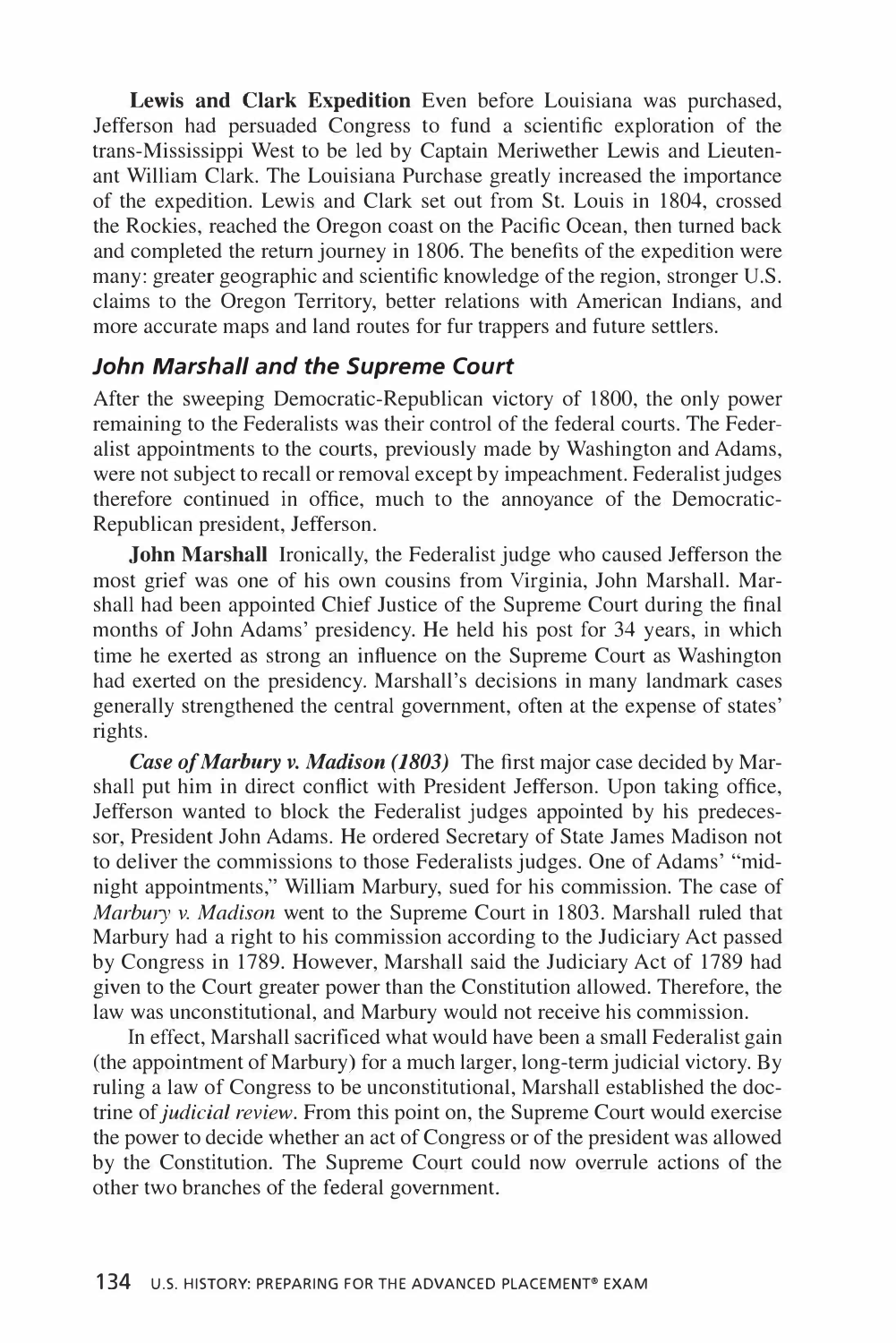**Judicial Impeachments** Jefferson tried other methods for overturning past Federalist measures and appointments. Soon after entering office, he suspended the Alien and Sedition Acts and released those jailed under them. Hoping to remove partisan Federalist judges, Jefferson supported a campaign of impeachment. The judge of one federal district was found to be mentally unbalanced. The House voted his impeachment and the Senate then voted to remove him. The House also impeached a Supreme Court justice, Samuel Chase, but the Senate acquitted him after finding no evidence of "high crimes." Except for these two cases, the impeachment campaign was largely a failure, as almost all the Federalist judges remained in office. Even so, the threat of impeachment caused the judges to be more cautious and less partisan in their decisions.

#### *Jefferson's Reelection*

In 1804 Jefferson won reelection by an overwhelming margin, receiving all but 14 of the 176 electoral votes. His second term was marked by growing difficulties. There were plots by his former vice president, Aaron Burr; opposition by a faction of his own party (the "Quids"), who accused him of abandoning Democratic-Republican principles; and foreign troubles from the Napoleonic wars in Europe.

## *Aaron Burr*

A Democratic-Republican caucus ( closed meeting) in 1804 decided not to nominate Aaron Burr for a second term as vice president. Burr then embarked on a series of ventures, one of which threatened to break up the Union and another of which resulted in the death of Alexander Hamilton.

**Federalist Conspiracy** Secretly forming a political pact with some radical New England Federalists, Burr planned to win the governorship of New York in 1804, unite that state with the New England states, and then lead this group of states to secede from the nation. Most Federalists followed Alexander Hamilton in opposing Burr, who was defeated in the New York election. The conspiracy then disintegrated.

**Duel with Hamilton** Angered by an insulting remark attributed to Hamilton, Burr challenged the Federalist leader to a duel and fatally shot him. Hamilton's death in 1804 deprived the Federalists of their last great leader and earned Burr the enmity of many.

**Trial for Treason** By 1806, Burr's intrigues had turned westward with a plan to take Mexico from Spain and possibly unite it with Louisiana under his rule. Learning of the conspiracy, Jefferson ordered Burr's arrest and trial for treason. Presiding at the trial was Chief Justice of the Supreme Court John Marshall, a long-time adversary of Jefferson. A jury acquitted Burr, basing its decision on Marshall's narrow definition of treason and the lack of witnesses to any "overt act" by Burr.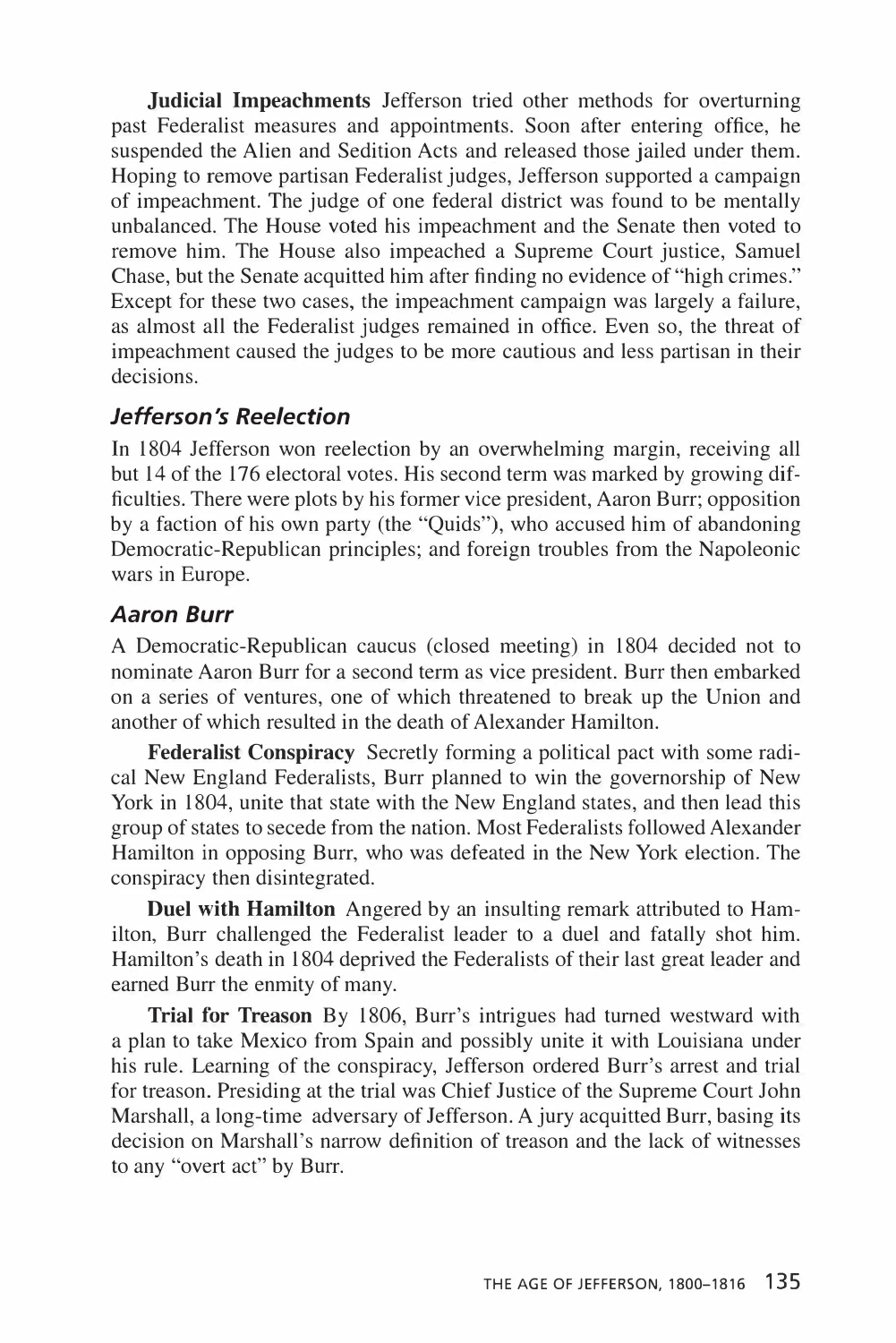#### *Difficulties Abroad*

As a matter of policy and principle, Jefferson tried to avoid war. Rejecting permanent alliances, he sought to maintain U.S. neutrality despite increasing provocations from both France and Britain during the Napoleonic wars.

**Barbary Pirates** The first major challenge to Jefferson's foreign policy came not from a major European power, but from the piracy practiced by the Barbary states on the North African coast. To protect U.S. merchant ships from being seized by Barbary pirates, Presidents Washington and Adams had reluctantly agreed to pay tribute to the Barbary governments. The ruler of Tripoli demanded a higher sum in tribute from Jefferson. Refusing to pay, Jefferson sent a small fleet of the U.S. Navy to the Mediterranean. Sporadic fighting with Tripoli lasted for four years (1801-1805). Although the American navy did not achieve a decisive victory, it did gain some respect and also offered a measure of protection to U.S. vessels trading in Mediterranean waters.

**Challenges to U.S. Neutrality** Meanwhile, the Napoleonic wars continued to dominate the politics of Europe-and to shape the commercial economy of the United States. The two principal belligerents, France and Britain, attempted naval blockades of enemy ports. They regularly seized the ships of neutral nations and confiscated their cargoes. The chief offender from the U.S. point of view was Britain, since its navy dominated the Atlantic. Most infuriating was the British practice of capturing U.S. sailors who it claimed were British citizens and impressing (forcing) them to serve in the British navy.

*Chesapeake-Leopard Affair* One incident at sea especially aroused American anger and almost led to war. In 1807, only a few miles off the coast of Virginia, the British warship *Leopard* fired on the U.S. warship *Chesapeake.*  Three Americans were killed and four others were taken captive and impressed into the British navy. Anti-British feeling ran high, and many Americans demanded war. Jefferson, however, resorted to diplomacy and economic pressure as his response to the crisis.

**Embargo Act (1807)** As an alternative to war, Jefferson persuaded the Democratic-Republican majority in Congress to pass the Embargo Act in 1807. This measure prohibited American merchant ships from sailing to any foreign port. Since the United States was Britain's largest trading partner, Jefferson hoped that the British would stop violating the rights of neutral nations rather than lose U.S. trade. The embargo, however, backfired and brought greater economic hardship to the United States than to Britain. The British were determined to control the seas at all costs, and they had little difficulty substituting supplies from South America for U.S. goods. The embargo's effect on the U.S. economy, however, was devastating, especially for the merchant marine and shipbuilders of New England. So bad was the depression that a movement developed in the New England states to secede from the Union.

Recognizing that the Embargo Act had failed, Jefferson called for its repeal in 1809 during the final days of his presidency. Even after repeal, however, U.S. ships could trade legally with all nations except Britain and France.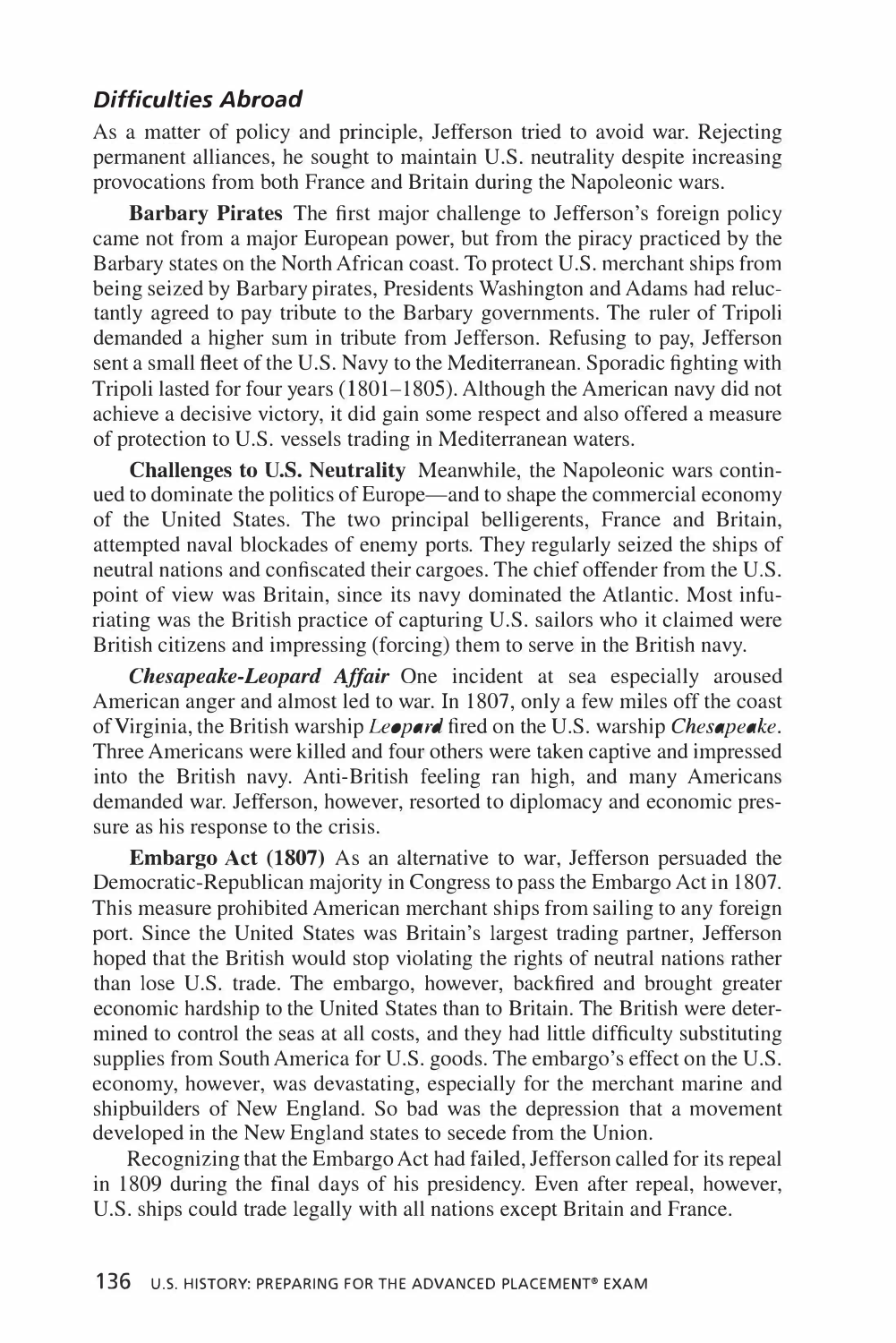

**Source:** U.S. Bureau of the Census. *Historical Statistics of the United States, Colonial Times to 1970* 

# **Madison's Presidency**

Jefferson believed strongly in the precedent set by Washington of voluntarily retiring from the presidency after a second term. For his party's nomination for president, he supported his close friend, Secretary of State James Madison.

## *The Election of 1808*

Ever since leading the effort to write and ratify the Constitution, Madison was widely viewed as a brilliant thinker. He had worked tirelessly with Jefferson in developing the Democratic-Republican party. On the other hand, he was a weak public speaker, possessed a stubborn temperament, and lacked Jefferson's political skills. With Jefferson's backing, Madison was nominated for president by a caucus of congressional Democratic-Republicans. Other factions of the Democratic-Republican party nominated two other candidates. Even so, Madison was able to win a majority of electoral votes and to defeat both his Democratic-Republican opponents and the Federalist candidate, Charles Pinckney. Nevertheless, the Federalists managed to gain seats in Congress as a result of the widespread unhappiness with the effects of the embargo.

## *Commercial Warfare*

Madison's presidency was dominated by the same European problems that had plagued Jefferson's second term. Like Jefferson, he attempted a combination of diplomacy and economic pressure to deal with the Napoleonic wars. Unlike Jefferson, he finally consented to take the United States to war.

**Nonintercourse Act of 1809** After the repeal of Jefferson's disastrous embargo act, Madison hoped to end economic hardship while maintaining his country's rights as a neutral nation. The Nonintercourse Act of 1809 provided that Americans could now trade with all nations except Britain and France.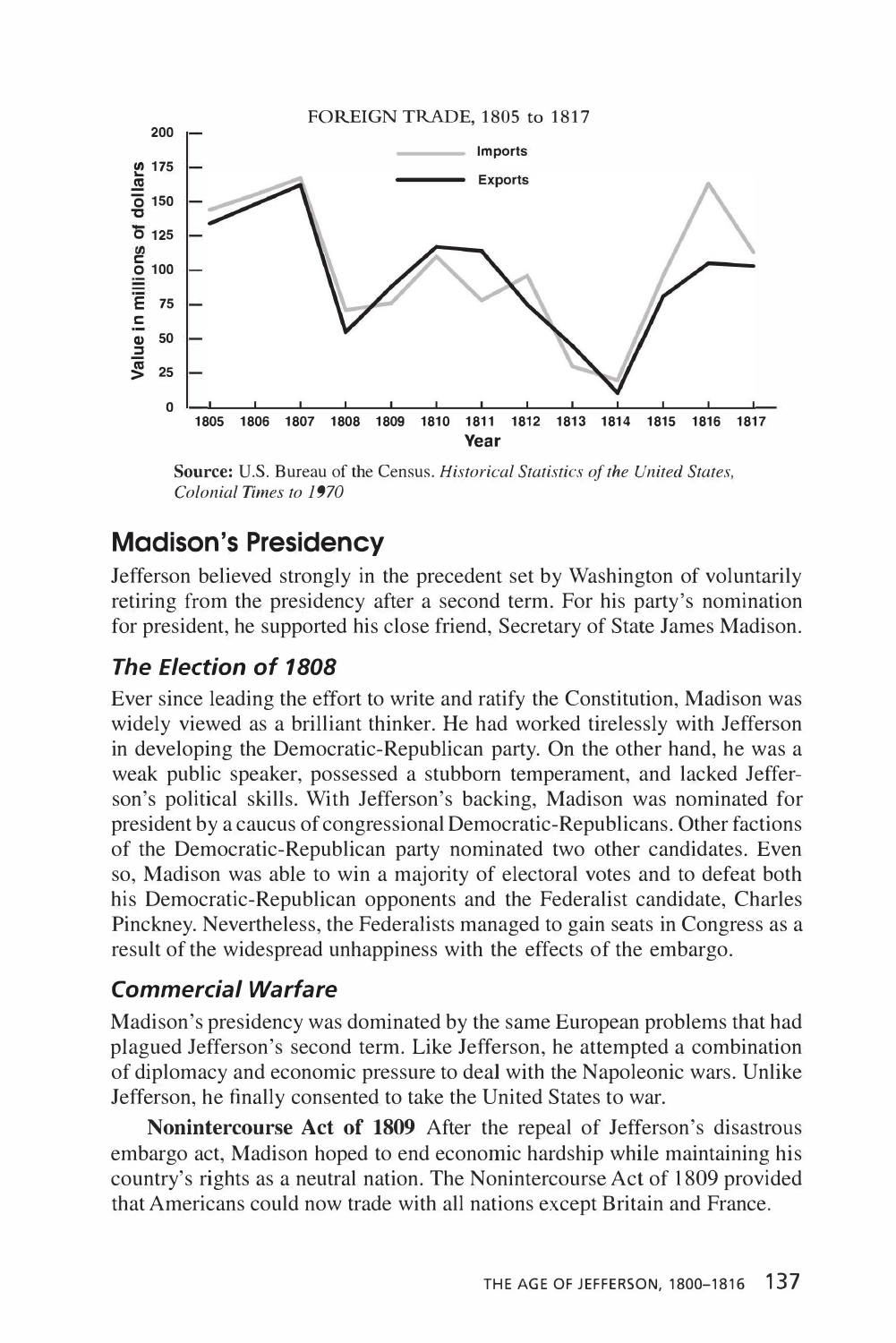**Macon's Bill No. 2 (1810)** Economic hardships continued into 1810. Nathaniel Macon, a member of Congress, introduced a bill that restored U.S. trade with Britain and France. Macon's Bill No. 2 provided, however, that if either Britain or France formally agreed to respect U.S. neutral rights at sea, then the United States would prohibit trade with that nation's foe.

**Napoleon's Deception** Upon hearing of Congress' action, Napoleon announced his intention of revoking the decrees that had violated U.S. neutral rights. Taking Napoleon at his word, Madison carried out the terms of Macon's Bill No. 2 by embargoing U.S. trade with Britain in 1811. However, he soon realized that Napoleon had no intention of fulfilling his promise. The French continued to seize American merchant ships.

## **The War of 1812**

Neither Britain nor the United States wanted their dispute to end in war. And yet war between them did break out in 1812.

#### *Causes of the War*

From the U.S. point of view, the pressures leading to war came from two directions: the continued violation of U.S. neutral rights at sea and troubles with the British on the western frontier.

**Free Seas and Trade** As a trading nation, the United States depended upon the free flow of shipping across the Atlantic. Yet the chief belligerents in Europe, Britain, and France, had no interest in respecting neutral rights so long as they were locked in a life-and-death struggle with each other. They well remembered that Britain had seemed a cruel enemy during the American Revolution, and the French had supported the colonists. In addition, Jeffersonian Democratic-Republicans applauded the French for having overthrown their monarchy in their own revolution. Moreover, even though both the French and the British violated U.S. neutral rights, the British violations were worse because of the British navy's practice of impressing American sailors.

**Frontier Pressures** Added to long-standing grievances over British actions at sea were the ambitions of western Americans for more open land. Americans on the frontier longed for the lands of British Canada and Spanish Florida. Standing in the way were the British and their Indian and Spanish allies.

Conflict with the American Indians was a perennial problem for the restless westerners. For decades, settlers had been gradually pushing the American Indians farther and farther westward. In an effort to defend their lands from further encroachment, Shawnee brothers—Tecumseh, a warrior, and Prophet, a religious leader—attempted to unite all of the tribes east of the Mississippi River. White settlers became suspicious of Tecumseh and persuaded the governor of the Indiana Territory, General William Henry Harrison, to take aggressive action. In the Battle of Tippecanoe, in 1811, Harrison destroyed the Shawnee headquarters and put an end to Tecumseh's efforts to form an Indian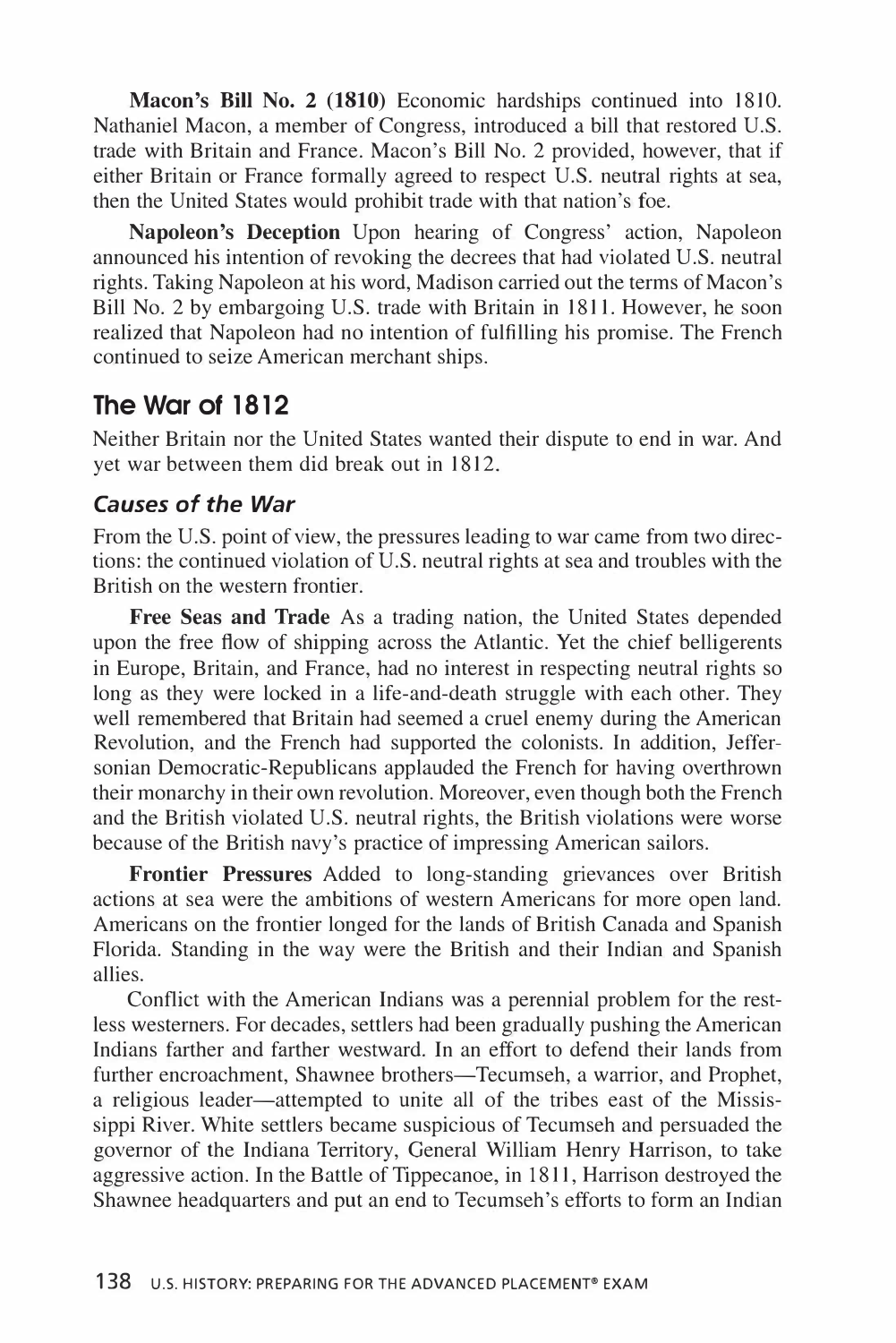confederacy. The British had provided only limited aid to Tecumseh. Nevertheless, Americans on the frontier blamed the British for instigating the rebellion.

**War Hawks** A congressional election in 1810 had brought a group of new, young Democratic-Republicans to Congress, many of them from frontier states (Kentucky, Tennessee, and Ohio). Known as war hawks because of their eagerness for war with Britain, they quickly gained significant influence in the House of Representatives. Led by Henry Clay of Kentucky and John C. Calhoun of South Carolina, the war-hawk members of Congress argued that war with Britain would be the only way to defend American honor, gain Canada, and destroy American Indian resistance on the frontier.

**Declaration of War** British delays in meeting U.S. demands over neutral rights combined with political pressures from the war hawks finally persuaded Madison to seek a declaration of war against Britain. Ironically, the British government had by this time (June 1812) agreed to suspend its naval blockade. News of its decision reached the White House after Congress had declared war.

## *A Divided Nation*

Neither Congress nor the American people were united in support of the war. In Congress, Pennsylvania and Vermont joined the southern and western states to provide a slight majority for the war declaration. Voting against the war were most representatives from New York, New Jersey, and the rest of the states in New England.



#### VOTE ON DECLARING WAR IN 1812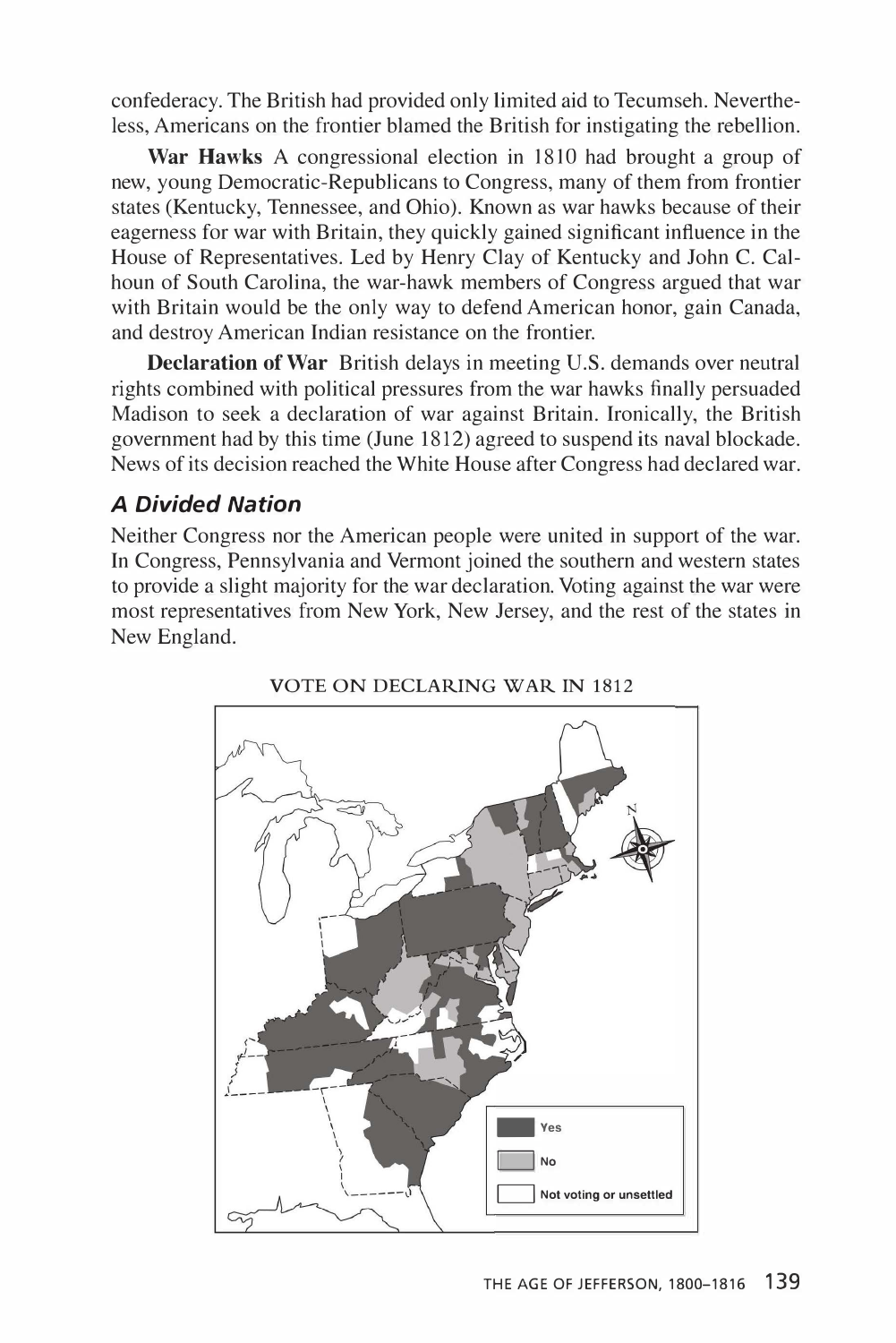**Election of 1812** A similar division of opinion was seen in the presidential election of 1812, in which Democratic-Republican strength in the South and West overcame Federalist and antiwar Democratic-Republican opposition to war in the North. Madison won reelection, defeating De Witt Clinton of New York, the candidate of the Federalists and antiwar Democratic-Republicans.

**Opposition to the War** Americans who opposed the war viewed it as "Mr. Madison's War" and the work of the war hawks in Congress. Most outspoken in their criticism of the war were New England merchants, Federalist politicians, and "Quids," or "Old" Democratic-Republicans. New England merchants were opposed because, after the repeal of the Embargo Act, they were making sizable profits from the European war and viewed impressment as merely a minor inconvenience. Both commercial interests and religious ties to Protestantism made them more sympathetic to the Protestant British than to the Catholic French. Federalist politicians viewed the war as a Democratic-Republican scheme to conquer Canada and Florida, with the ultimate aim of increasing Democratic-Republican voting strength. For their part, the "Quids" criticized the war because it violated the classic Democratic-Republican commitment to limited federal power and to the maintenance of peace.

#### *Military Defeats and Naval Victories*

Facing Britain's overwhelming naval power, Madison's military strategists based their hope for victory on (1) Napoleon's continued success in Europe and (2) a U.S. land campaign against Canada.

**Invasion of Canada** A poorly equipped American army initiated military action in 1812 by launching a three-part invasion of Canada, one force starting out from Detroit, another from Niagara, and a third from Lake Champlain. These and later forays into Canada were easily repulsed by the British defenders. An American raid and burning of government buildings in York (Toronto) in 1813 only served to encourage retaliation by the British.

**Naval Battles** The U.S. navy achieved some notable victories, due largely to superior shipbuilding and the valorous deeds of American sailors, including many free African Americans. In late 1812, the U.S. warship Constitution (nicknamed "Old Ironsides") raised American morale by defeating and sinking a British ship off the coast of Nova Scotia. American privateers, motivated by both patriotism and profit, captured numerous British merchant ships. Offsetting these gains was the success of the British navy in establishing a blockade of the U.S. coast, which crippled trading and fishing.

Probably the most important naval battle of the war was in 1813 on Lake Erie with American Captain Oliver Hazard Perry, declaring victory with, "We have met the enemy and they are ours." This led the way for General William Henry Harrison's victory at the Battle of Thames River (near Detroit), in which Tecumseh was killed. The next year, 1814, ships commanded by Thomas Macdonough defeated a British fleet on Lake Champlain. As a result, the British had to retreat and abandon their plan to invade New York and New England.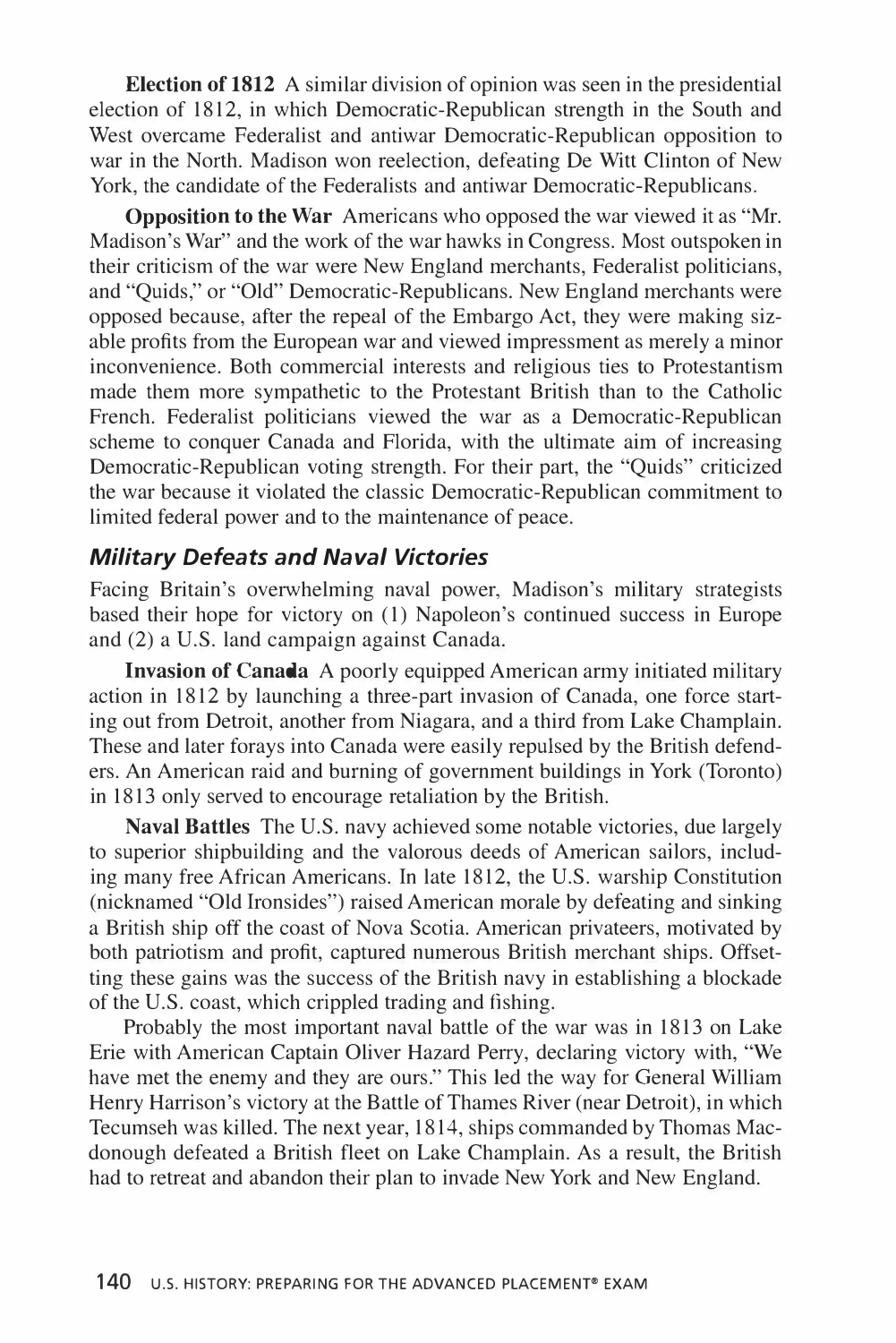**Chesapeake Campaign** By the spring of 1814, the defeat of Napoleon in Europe enabled the British to increase their forces in North America. In the summer of that year, a British army marched through the nation's capital, Washington, D.C., and set fire to the White House, the Capitol, and other government buildings. The British also attempted to take Baltimore, but Fort McHenry held out after a night's bombardment—an event immortalized by Francis Scott Key in the words of "The Star-Spangled Banner."

**Southern Campaign** Meanwhile, U.S. troops in the South were ably commanded by General Andrew Jackson. In March 1814, at the Battle of Horseshoe Bend in present-day Alabama, Jackson ended the power of an important British ally, the Creek nation. The victory eliminated the Indians and opened new lands to white settlers. A British effort to control the Mississippi River was halted at New Orleans by Jackson leading a force of frontier soldiers, free African Americans, and Creoles. The victory was impressive-but also meaningless. The Battle of New Orleans was fought on January 8, 1815, two weeks after a treaty ending the war had been signed in Ghent, Belgium.

## *The Treaty of Ghent*

By 1814, the British were weary of war. Having fought Napoleon for more than a decade, they now faced the prospect of maintaining the peace in Europe. At the same time, Madison's government recognized that the Americans would be unable to win a decisive victory. American peace commissioners traveled to Ghent, Belgium, to discuss terms of peace with British diplomats. On Christmas Eve 1814, an agreement was reached. The terms halted fighting, returned all conquered territory to the prewar claimant, and recognized the prewar boundary between Canada and the United States.

The Treaty of Ghent, promptly ratified by the Senate in 1815, said nothing at all about the grievances that led to war. Britain made no concessions concerning impressment, blockades, or other maritime differences. Thus, the war ended in stalemate with no gain for either side.

## *The Hartford Convention*

Just before the war ended, the New England states threatened to secede from the Union. Bitterly opposed to both the war and the Democratic-Republican government in Washington, radical Federalists in New England urged that the Constitution be amended and that, as a last resort, secession be voted upon. To consider these matters, a special convention was held at Hartford, Connecticut, in December 1814. Delegates from the New England states rejected the radical calls for secession. But to limit the growing power of the Democratic-Republicans in the South and West, they adopted a number of proposals. One of them called for a two-thirds vote of both houses for any future declaration of war.

Shortly after the convention dissolved, news came of both Jackson's victory at New Orleans and the Treaty of Ghent. These events ended criticism of the war and further weakened the Federalists by stamping them as unpatriotic.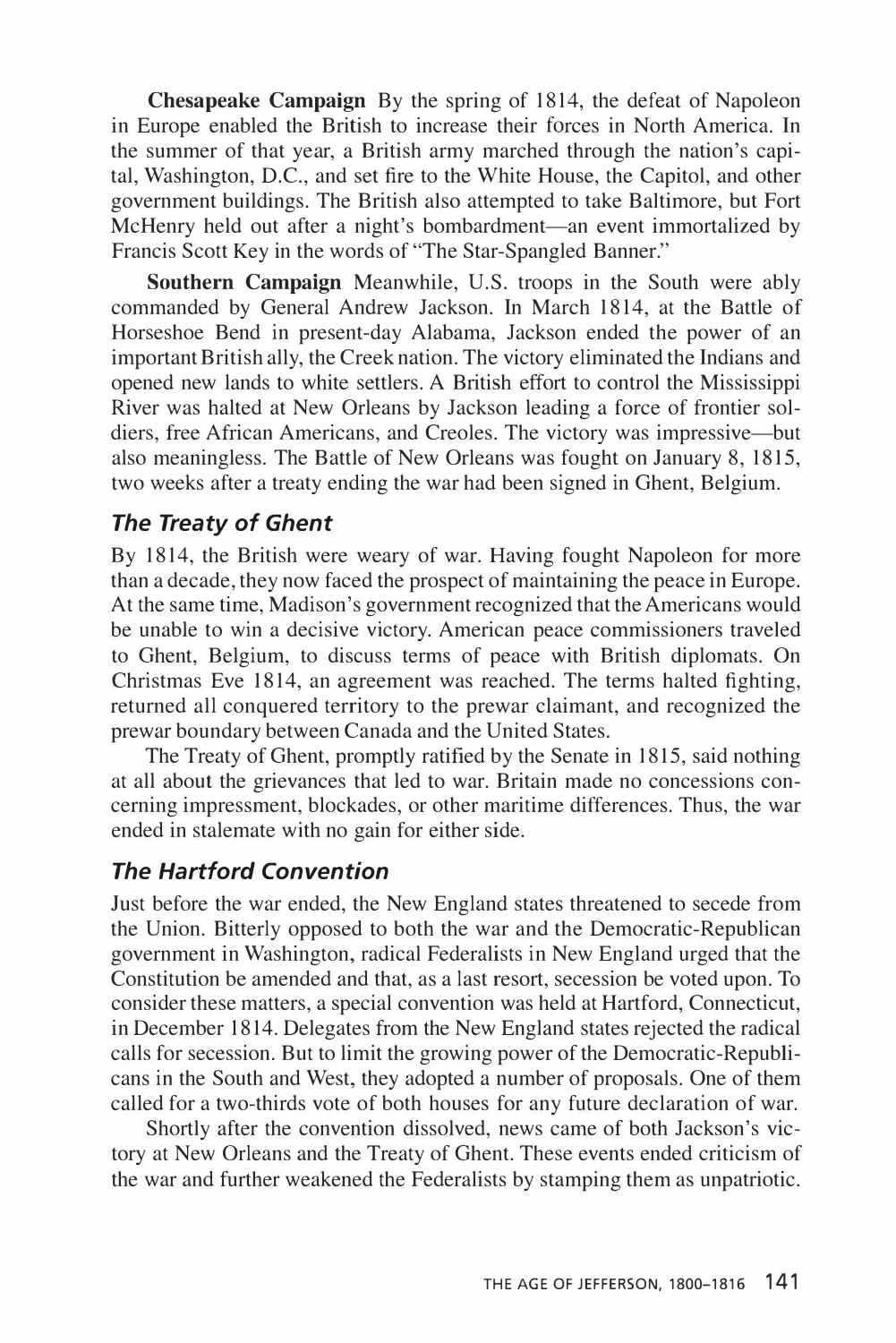## *The War's Legacy*

From Madison's point of view, the war achieved none of its original aims. Nevertheless, it had a number of important consequences for the future development of the American republic, including the following:

- 1. Having survived two wars with Britain, the United States gained the respect of other nations.
- 2. The United States accepted Canada as a part of the British Empire.
- 3. Denounced for its talk of secession, the Federalist party came to an end as a national force and declined even in New England.
- 4. Talk of nullification and secession in New England set a precedent that would later be used by the South.
- 5. Abandoned by the British, American Indians were forced to surrender land to white settlement.
- 6. With the British naval blockade limiting European goods, U.S. factories were built and Americans moved toward industrial self-sufficiency.
- 7. War heroes such as Andrew Jackson and William Henry Harrison would soon be in the forefront of a new generation of political leaders.
- 8. The feeling of nationalism grew stronger as did a belief that the future for the United States lay in the West and away from Europe.

#### **HISTORICAL PERSPECTIVES:** WHAT CAUSED POLITICAL PARTIES?

Thomas Jefferson's election to the presidency was popularly known as the Revolution of 1800. The real revolution in 1800 was the complete absence of violence in the transition of power. While the Framers of the Constitution had opposed political parties, parties were accepted as an essential element of the U.S. political system.

Historians have identified various stages in the emergence of two major parties. At first (1787-1789), Federalist and Anti-Federalist factions arose in the various state ratifying conventions as people debated the merits and pitfalls of the proposed Constitution. The second stage was the initial years of the new federal government (1789-1800). Especially during Adams' controversial presidency, the Anti-Federalists became a true political party-Jefferson's Democratic-Republican party. In 1800, for the first time, a party actively recruited members (both voters and candidates for office) and forged alliances with politicians in every state. As a result of their organized efforts, the Democratic-Republicans took power in 1800.

Over time, historians' interpretations of the early parties have changed. In the early 20th century, historians described the partisan struggles of the 1790s as a conflict between the undemocratic, elitist